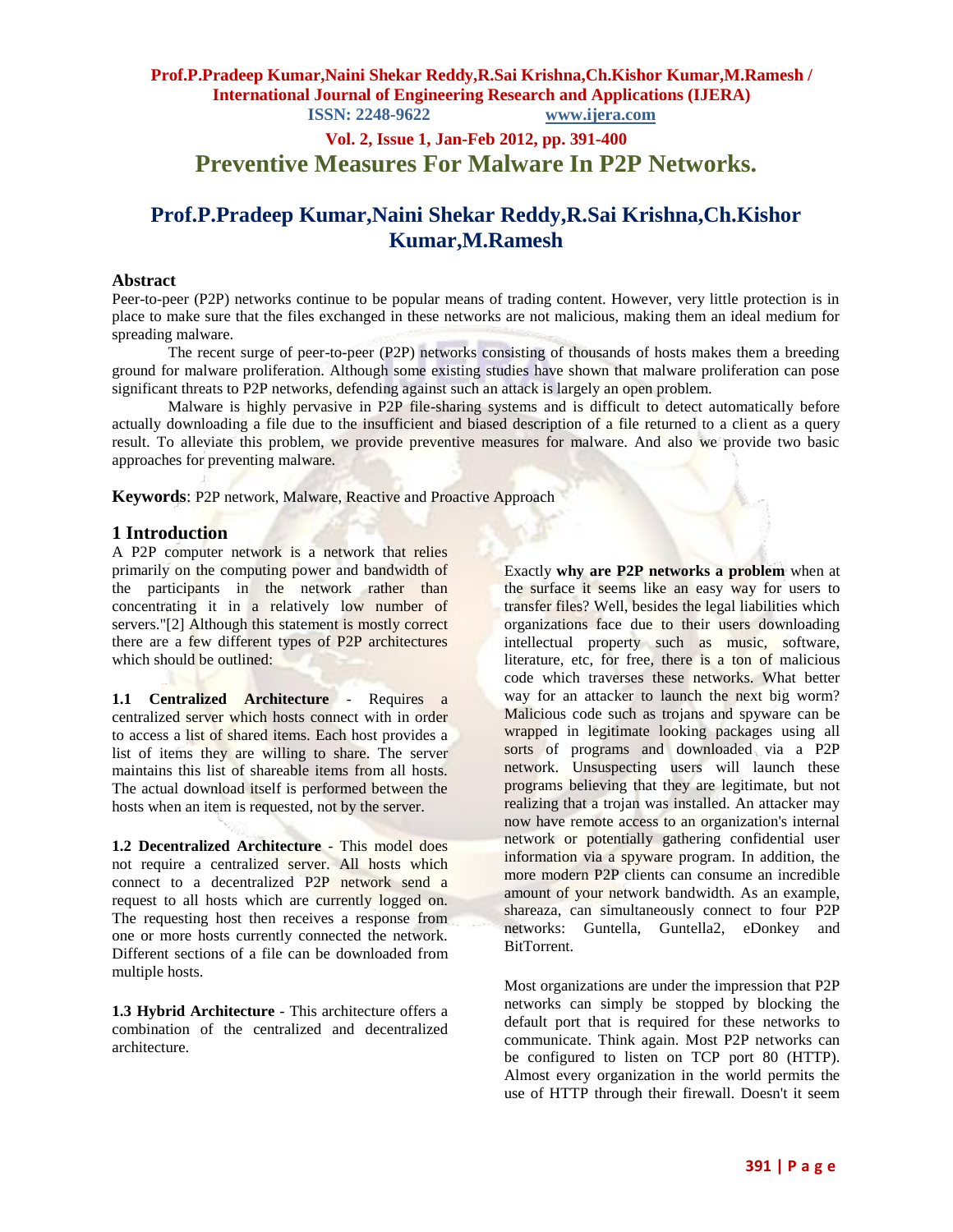### **Vol. 2, Issue 1, Jan-Feb 2012, pp. 391-400**

like we are fighting a losing battle? How can an organization effectively block this traffic?

### **2 P2P Networks**

#### **2.1 Peer-to-peer file sharing**

**Peer-to-peer file sharing** is a form of [file sharing](http://en.wikipedia.org/wiki/File_sharing) using [peer-to-peer networking.](http://en.wikipedia.org/wiki/Peer-to-peer_networking) P2P allows users to download files such as music, movies, and games using a file sharing software client that searches for other connected computers (called "peers"). Similarly, other computers on the network are able to search for files on your computer. This differs from traditional file downloading that searchers servers for the requested file.

The widespread adoption and facilitation of peer-to-peer file sharing was helped by several factors. These include increasing Internet bandwidth, the widespread digitization of physical media files, and the capabilities of home PC's increasing to better handle playing and storing digitized audio and video files. Users were able to transfer either one or more files from one computer to another across the Internet through various [file transfers](http://en.wikipedia.org/wiki/File_transfer) and file-sharing networks.

#### **2.2 Problems From Filesharing**





# **3 Malware**

Along with viruses, one of the biggest threats to computer users on the Internet today is malware. It can hijack your browser, redirect your search attempts, serve up nasty pop-up ads, track what web sites you visit, and generally screw things up. Malware programs are usually poorly-programmed and can cause your computer to become unbearably slow and unstable in addition to all the other havoc they wreak. Many of them will reinstall themselves even after you think you have removed them, or hide themselves deep within Windows, making them very difficult to clean. This guide will detail the different varieties of malware along with basic preventive measures. In a follow-up article, we will examine the removal process and review a set of spyware removers. Although also considered to be malware, programs such as viruses, worms, trojans, and everything else generally detected by anti-virus software will not be discussed here, and the use of the word malware will only explicitly refer to software that fits in the categories listed below. You can get infected by malware in several ways. Malware often comes bundled with other programs (Kazaa, iMesh, and other file sharing programs seem to be the biggest bundlers).

#### **3.1 Types of malware**

#### **Adware**

Adware is the class of programs that place advertisements on your screen. These may be in the form of pop-ups, pop-unders, advertisements embedded in programs, advertisements placed on top of ads in web sites, or any other way the authors can think of showing you an ad. The pop-ups generally will not be stopped by pop-up stoppers, and often are not dependent on your having Internet Explorer open. They may show up when you are playing a game, writing a document, listening to music, or anything else. Should you be surfing, the advertisements will often be related to the web page you are viewing.

#### **Spyware**

Programs classified as spyware send information about you and your computer to somebody else. Some spyware simply relays the addresses of sites you visit or terms you search for to a server somewhere. Others may send back information you type into forms in Internet Explorer or the names of files you download. Still others search your hard drive and report back what programs you have installed, contents of your e-mail client's address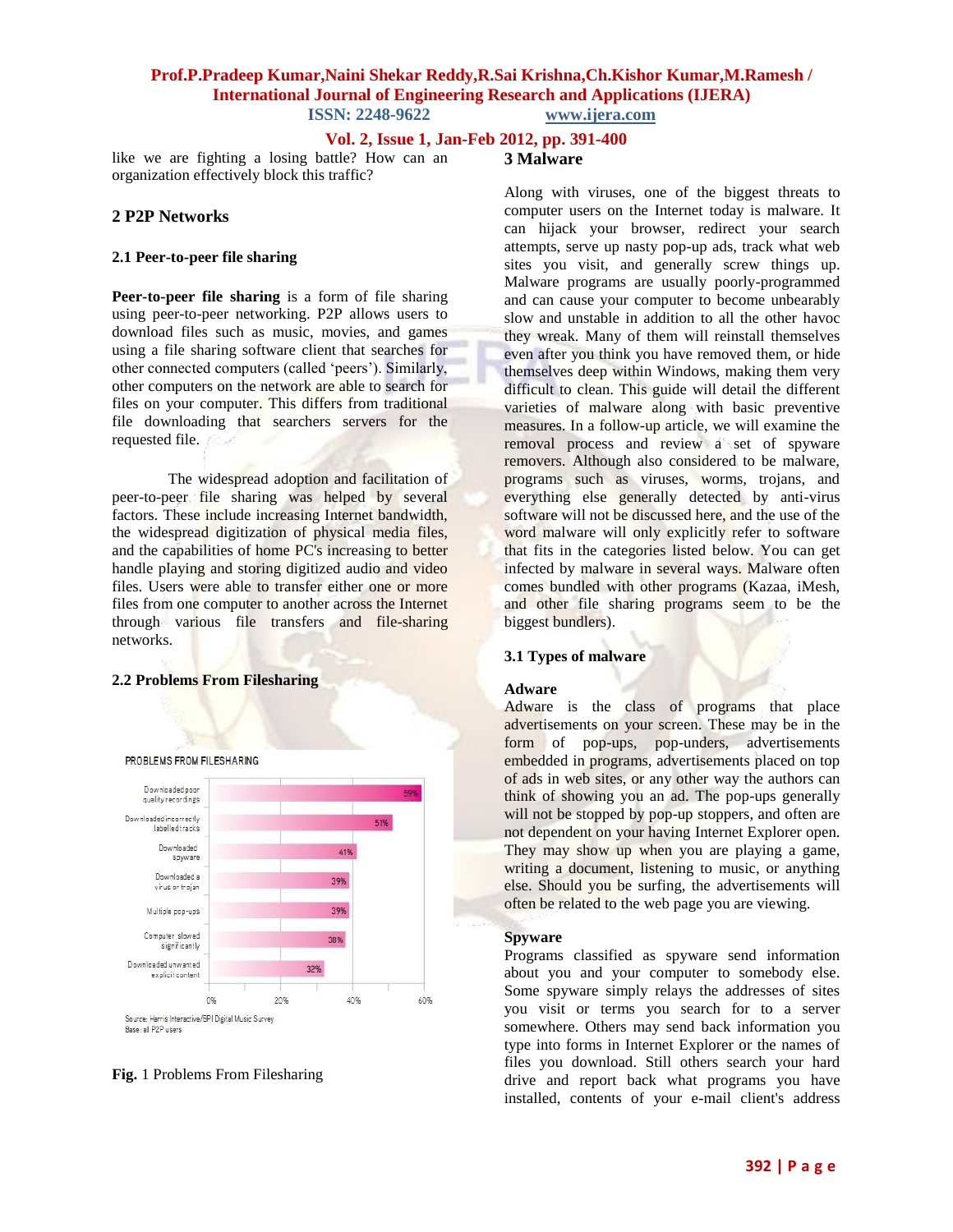### **Vol. 2, Issue 1, Jan-Feb 2012, pp. 391-400**

book (usually to be sold to spammers), or any other information about or on your computer – things such as your name, browser history, login names and passwords, credit card numbers, and your phone number and address. Spyware often works in conjunction with toolbars. It may also use a program that is always running in the background to collect data, or it may integrate itself into Internet Explorer, allowing it to run undetected whenever Internet Explorer is open.

#### **Hijackers**

Hijackers take control of various parts of your web browser, including your home page, search pages, and search bar. They may also redirect you to certain sites should you mistype an address or prevent you from going to a website they would rather you not, such as sites that combat malware. Some will even redirect you to their own search engine when you attempt a search. NB: hijackers almost exclusively target Internet Explorer.

#### **Toolbars**

Toolbars plug into Internet Explorer and provide additional functionality such as search forms or popup blockers. The Google and Yahoo! toolbars are probably the most common legitimate examples, and malware toolbars often attempt to emulate their functionality and look. Malware toolbars almost always include characteristics of the other malware categories, which is usually what gets it classified as malware. Any toolbar that is installed through underhanded means falls into the category of malware.

#### **Dialers**

Dialers are programs that set up your modem connection to connect to a 1-900 number. This provides the number's owner with revenue while leaving you with a large phone bill. There are some legitimate uses for dialers, such as for people who do not have access to credit cards. Most dialers, however, are installed quietly and attempt to do their dirty work without being detected.





#### **Gain**

One of the oldest and best known examples of malware is from the company Claria, which changed its name from Gator in 2003. Unlike most malware creators, Claria is a legitimate corporation with several big name advertisers and offices in both the United States and Europe. Claria is the maker of Gator Advertising and Information Network Publishing (or just GAIN), which actually consists of two programs that run in the background and work together. One program pops up ads while the other collects personal information. GAIN is typically bundled with other programs, including several published by Claria.

| <b>About GAIN</b>                                                                                                                                                                                                                                                                                                                                                                                                                                                                             | $\times$ |
|-----------------------------------------------------------------------------------------------------------------------------------------------------------------------------------------------------------------------------------------------------------------------------------------------------------------------------------------------------------------------------------------------------------------------------------------------------------------------------------------------|----------|
| Diagnestics   Managing GAIN Network Ads  <br>What is GAIN?                                                                                                                                                                                                                                                                                                                                                                                                                                    |          |
| GAIN Publishing enables you to get free software programs and services.<br>in exchange for your receiving online advertising displayed by the GAIN<br>Network. The GAIN Network delivers pop up ads, which are selected<br>for display based on your online surfing behavior.                                                                                                                                                                                                                 |          |
| You can only receive GAIN Network ads by downloading a GAIN supported.<br>software program that includes the GAIN AdServer Software. The GAIN<br>AdServer Software displays online advertising from the GAIN Network. If you<br>want to elminate GAIN Network ads, you need to uninstall all GAIN<br>supported software products or purchase a license for each GAIN supported.<br>software program on your computer. For a list of GAIN supported products.<br>on your computer, click here. |          |
| The GAIN name and/or GAIN. are displayed on all GAIN Network ads, so<br>you'll know they're delivered by the GAIN Network. GAIN Network ads are<br>not brought to you or sponsored by the Web pages you may be viewing<br>when the ads are displayed. For more information, please click here.                                                                                                                                                                                                |          |
| To learn more about GAIN Publishing or GAIN Network, click here. To read-<br>the Privacy Statement and End User License Agreement, click here.                                                                                                                                                                                                                                                                                                                                                |          |
|                                                                                                                                                                                                                                                                                                                                                                                                                                                                                               | Close    |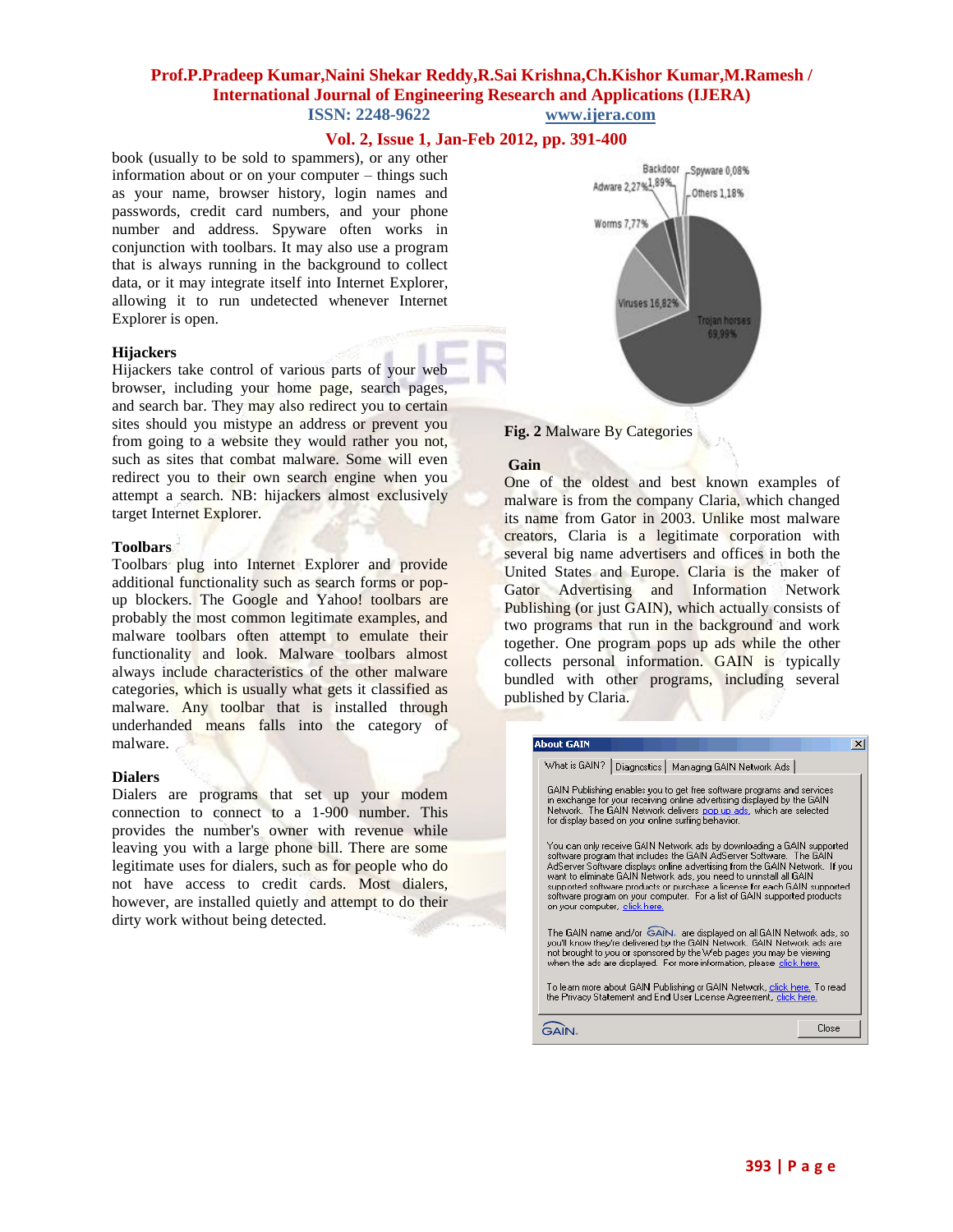## **Vol. 2, Issue 1, Jan-Feb 2012, pp. 391-400**



As far as malware is concerned, GAIN at first glance looks to be a well-behaved program. As can be in the above examples, all GAIN ads are usually clearly marked as such. Also included with GAIN is a utility that will display which program or programs it was bundled with, and thus require its presence, as shown below.

| <b>GAIN - Supported Applications</b><br>GAIN Publishing enables you to get Iree software programs and services.<br>in exchange for your receiving online advertising displayed by the GAIN<br>Network. |
|--------------------------------------------------------------------------------------------------------------------------------------------------------------------------------------------------------|
| The GAIN supported software programs on this computer are:<br>iMesh                                                                                                                                    |
|                                                                                                                                                                                                        |
| If you decide that you don't want GAIN supported software programs,<br>you can uninstal them through the Microsoft ® Windows Add/Remove<br>Programs function. More detailed uninstall instructions.    |
| Close                                                                                                                                                                                                  |

Unfortunately, GAIN does not come with an uninstaller of its own. One must use the uninstaller used by the program GAIN came bundled with and hope it does a thorough job. A closer look at GAIN reveals more troubling features of the program. The first trouble signs come from the GAIN Privacy Statement (the privacy statement from the latest

GAIN version, 6.0, is used here). From the privacy policy, we learn GAIN is doing a bit more than simply serving ads. These other functions cause GAIN to cross categories and also fall into the realm of spyware.

From the statement, we learn that Claria likely is not only getting money from advertisements, but they are also gathering information that they can then sell to other entities. Claria also anonymously collects information it finds on the user's computer, including their zip code, first name, software that is installed, even what password they use for eWallet, a program Claria distributes. They do not stop there, however.

We also associate the anonymous information we collect with a particular computer through a randomly generated anonymous ID number.

In short, Claria maintains a database with profiles of each machine on which GAIN has been installed. Each profile has all the information mentioned before, along with anything they can infer from that data. Claria doesn't simply store this information away, but also shares some of it with third parties:

We share certain anonymous information we collect in aggregated form with some of our partners and prospective partners... Our partners may use this anonymous aggregated information to improve their services, and may, in some cases, share this anonymous aggregated information with third parties such as their customers. Keep in mind that, as intrusive as Claria's data collection policies may sound, Claria is still a corporation with a public image to worry about. It is an easy target for lawsuits should Claria attempt something that goes against their user agreements (whether such agreements are legally binding is largely untested). The larger problem comes from the vast majority of spyware programs are created by groups or individuals who will have no problem stealing whatever data they can from you, and they will not keep it anonymous or private. Most spyware creators do not have a valid website, much less any sort of user agreement or privacy statement they are obliged to keep.

#### **WebHancer**

webHancer is a spyware application that is commonly bundled with other programs. Upon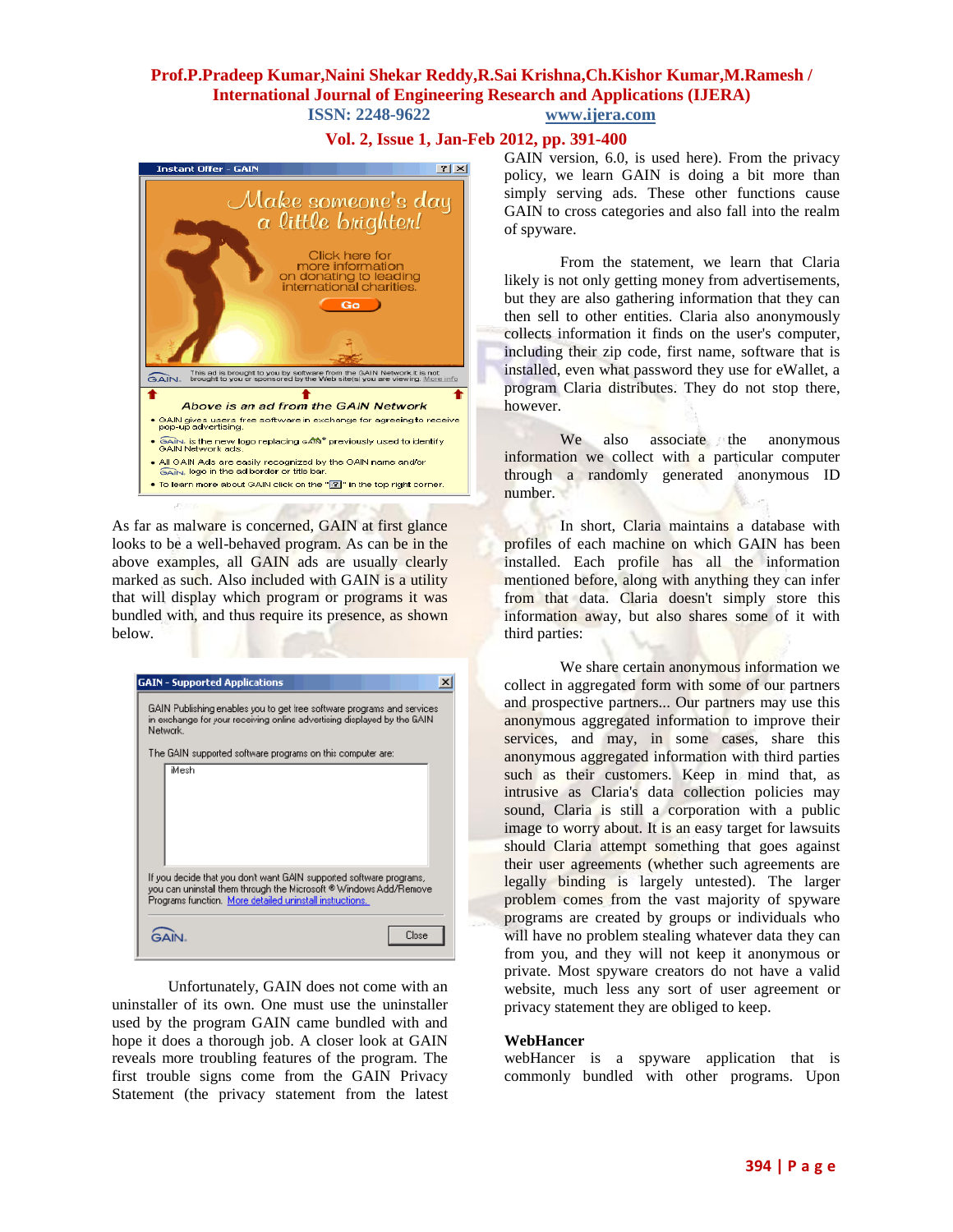### **Vol. 2, Issue 1, Jan-Feb 2012, pp. 391-400**

installation, it starts a program that runs in the background.

This program, according to webHancer's Privacy Policy, collects details of your surfring, such as the URL, page size, page load time, page completion state, and network delay time of the sites you visit. Looking at their products page, it is obvious they are going to sell the information gathered to other entities, as they attempt to answer questions like "What other sites are my customers visiting? Before? After? Where are they buying?" webHancer claims to have their program installed on millions of desktops, and it's likely that most of those running the program have no idea what it's doing.

| <b>Kerio Personal Firewall</b> |                                                                                                                 |
|--------------------------------|-----------------------------------------------------------------------------------------------------------------|
|                                | Outgoing Connection Alert!                                                                                      |
| Time:                          | 30/Sep/2004 22:59:19                                                                                            |
| <b>Bemote:</b>                 | Toronto-HSE-ppp3638401.sympatico.ca<br>[199.243.163.114], port 80 - TCP                                         |
| Details:                       | 'webHancer Customer Companion' from your computer<br>wants to connect to<br>Toronto-HSE-ppp3638401.sympatico.ca |
|                                | Details about application                                                                                       |
| иH                             | c:\program files\webhancer\programs\whagent.exe                                                                 |
|                                | Permit<br>Denv                                                                                                  |
|                                | Create appropriate filter rule and don't ask me again.                                                          |
|                                | Customize rule                                                                                                  |

While browsing the Internet for several minutes with Kerio Personal Firewall installed (we'll discuss firewalls later), I was constantly being alerted that webHancer was attempting to access the Internet, always while a page was loading or immediately after it was finished loading. This didn't happen on every page, and there did not seem to be any real relationship between what web site I was viewing and when webHancer would attempt to connect (it went crazy while I was loading Slashdot, for example, but was quiet when I went to Ars). Because of its deep hooks into Windows, webHancer has been known to leave the computer without working networking after being uninstalled (to fix this, the company suggests installing and uninstalling

webHancer again) and may cause errors in other programs.

#### **ISTBar**

ISTBar is a combination toolbar and hijacker. It installs a toolbar with search functions provided by slotch.com, a web portal. The toolbar also has links to various web sites and a list of "TopSearches," which include such classic keywords as "Britney Spears," "Blackjack," and "Loans." ISTBar also sets your home page to www.slotch.com (which is infested with pop-up ads) and adds its own search sidebar to replace the default one.



ISTBar includes the ability to download and install other software. Among the processes started by ISTBar is a hijacker that redirects you to internetoptimizer.com when you enter a bad URL This sends the link you attempted to retrieve to internetoptimizer.com in the process.

| Back v (C) | ×                                                                                                                       | Search <sup>3</sup>       | Tavartes (2) Neds (2) (2) (2) [3] (3)                                                                 |                                       |                               |
|------------|-------------------------------------------------------------------------------------------------------------------------|---------------------------|-------------------------------------------------------------------------------------------------------|---------------------------------------|-------------------------------|
|            | ÖÖÖ992 3 3   Hitp (halp Harrat, optimise, meç "jen Harr#EREN Ulan hitp"/CEA) konunitarinasiyaga zen (Aalemant 20stemat) |                           |                                                                                                       |                                       | $= 20$<br>Links <sup>30</sup> |
| A-I        | $= 1.633336$                                                                                                            |                           | TopSearche v W/Datrig v 7 Shopping v 8 Green v 0) Travel v 30 Fractical v                             |                                       |                               |
|            | internet of <i>ptimizer</i>                                                                                             |                           | <b>HELPINAVICATION ERROR - ONE ERROR</b><br>Area can Chargain cannot they investigate the space coun- |                                       |                               |
|            |                                                                                                                         |                           |                                                                                                       |                                       |                               |
|            |                                                                                                                         | tool click, you're there. | <b>Chinaston</b>                                                                                      | <b>Book Nov</b>                       |                               |
|            |                                                                                                                         |                           |                                                                                                       | od Save!                              |                               |
|            |                                                                                                                         |                           |                                                                                                       |                                       |                               |
|            |                                                                                                                         |                           |                                                                                                       |                                       |                               |
|            | Souch the Wall                                                                                                          |                           | Searchthe Web                                                                                         | Powered by<br>// rocess.com           |                               |
|            |                                                                                                                         |                           |                                                                                                       |                                       |                               |
|            | <b>LOWSATION</b>                                                                                                        | <b>ROMS</b>               | <b>EXHANCE</b>                                                                                        | <b>INTERNET</b>                       |                               |
|            | <b>College Degrees</b>                                                                                                  | Horni Loats               | Cash Advance                                                                                          | <b>Vieb Histma</b>                    |                               |
|            | Etilänse Leasen<br>Continuing Education                                                                                 | Montgage<br>Homi Service  | 25000000<br><b>Grana Loans</b>                                                                        | Domain Names<br><b>Web Ste Teston</b> |                               |
|            | <b>Créate Degrees</b>                                                                                                   | Homi Equity               | Debt Consolidation                                                                                    | Internet Providers                    |                               |
|            | Abit Education                                                                                                          | Hom-Improvement           | <b>Stock Broker</b>                                                                                   | <b>Chat Rooms</b>                     |                               |
|            | <b>Créte Education</b>                                                                                                  | M0690                     | <b>Oning Credit Report</b>                                                                            | <b>Cráine Audioso</b>                 |                               |
|            | <b>PRESCRIPTION DRUGS</b>                                                                                               | <b>TRAVEL</b>             | <b>RUSTNESS</b>                                                                                       | <b>GANRIJNG</b>                       |                               |
|            | <b>Trampata</b>                                                                                                         | <b>DISERVICE</b>          | <b>LOSSOB SOMA</b>                                                                                    | <b>Crime Casmas</b>                   |                               |
|            | Bama                                                                                                                    | Altim Tickets             | <b>Business Opportunities</b>                                                                         | 見まま出口                                 |                               |
|            | LETNT                                                                                                                   | <b>Encatoris</b>          | Membard Accounts                                                                                      | Casinos                               |                               |
|            | Vagra<br><b>Paul</b>                                                                                                    | Hotels<br>Car Fental      | <b>Home Business</b><br><b>Business Education</b>                                                     | Texas Holt Em<br><b>Blacklack</b>     | Ξ                             |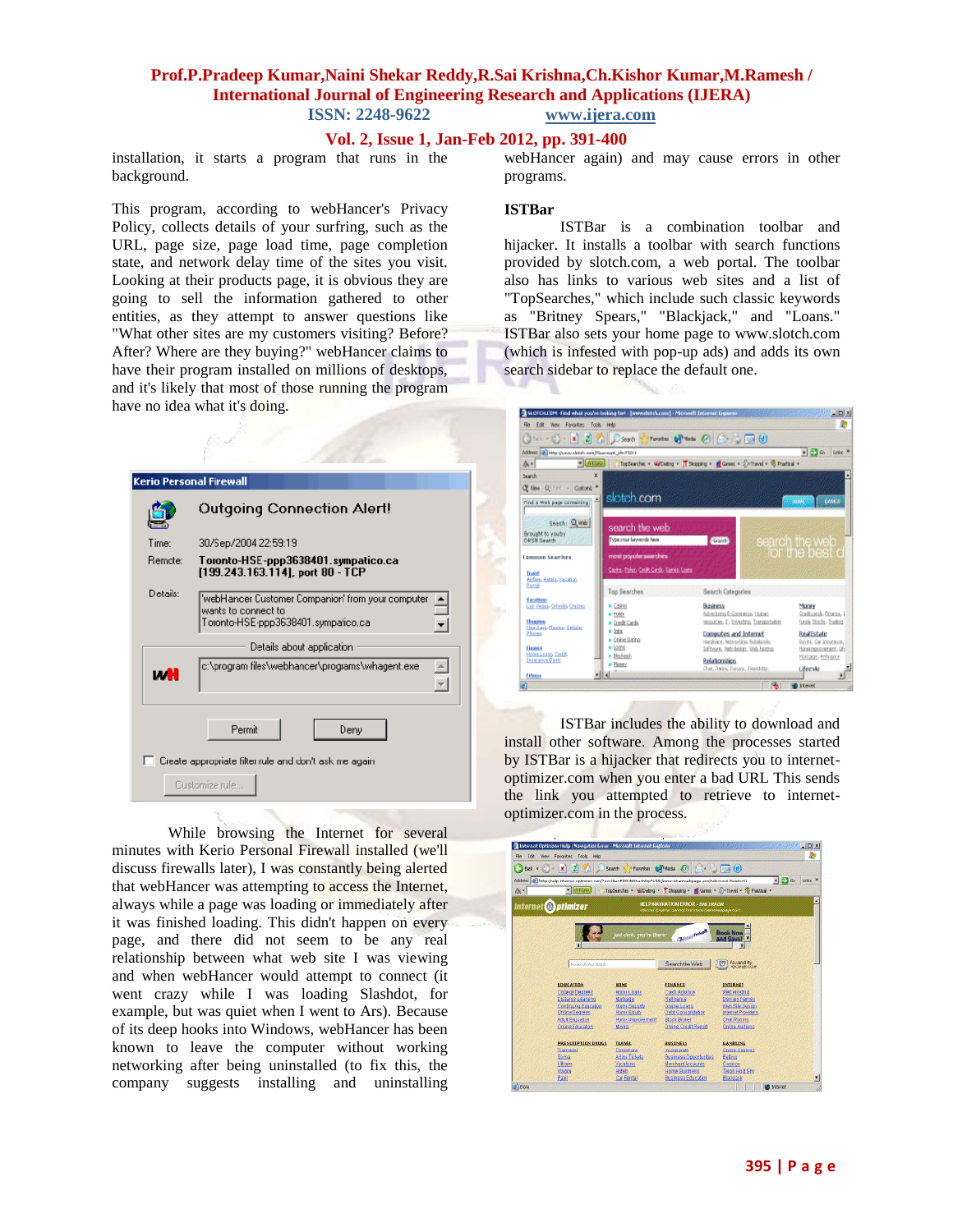# **Vol. 2, Issue 1, Jan-Feb 2012, pp. 391-400**

#### **3.3 GFI's Top 10 Malware List**

| <b>Top 10 detections for December</b> |                    |         |
|---------------------------------------|--------------------|---------|
| Detection                             | Type               | Percent |
| Trojan.Win32.Generic!BT Trojan        | 21.38              |         |
| Trojan.Win32.Generic.pak!cobra        | Trojan             | 3.71    |
| Trojan-Spy.Win32.Zbot.gen             | Trojan             | 3.69    |
| $INF$ . Autorun $(v)$                 | Trojan             | 1.68    |
| Trojan.Win32.Generic!SB.0             | Trojan             | 1.59    |
| Worm.Win32.Downad.Gen (v)             | Worm.W32           | 1.47    |
| FraudTool.Win32.FakeAV.hdd (v)        | Trojan             | 1.06    |
| Exploit.AbobeReader.Gen (v)           | <b>PDF</b> Exploit | 1.06    |
| Exploit.PDF-JS.Gen (v)                | <b>PDF</b> Exploit | 0.80    |
| Trojan.ASF.Wimad                      | Trojan             | 0.73    |
|                                       |                    |         |

#### **Table.1** Top 10 Malware List



**Malware Evolution**



**Fig 3** Malware Evolution







### **4 Malware prevention**

The easiest way to deal with malware is to not get it in the first place. A little bit of common sense helps, but experience goes a lot farther. Experienced computer users, like it or not, hopefully possess the common sense that will let them avert potential disasters.

This edge can be acquired. The distinction is largely one of attitude, one which for lack of a better term I'll call "skeptical computing." We can examine this attitude and see how it reacts to common sources of trouble. Skeptical computing breaks down into two parts. The first is having a minimum level of expectations for the working state of their computers. Operating systems for personal computers are extremely stable and reliable. Computers are no longer the cantankerous contraptions they were with Windows 9x or earlier versions of Mac OS. It's not acceptable to have a computer that runs at a snail's pace with advertisements flying up left and right. If things aren't working as they should, you can find a fix, whether through Google, anonymous forums, or your friendly neighborhood guru.

#### **4.1 Drive-by-Downloads**

Internet Explorer can prompt users to download software that gets automatically installed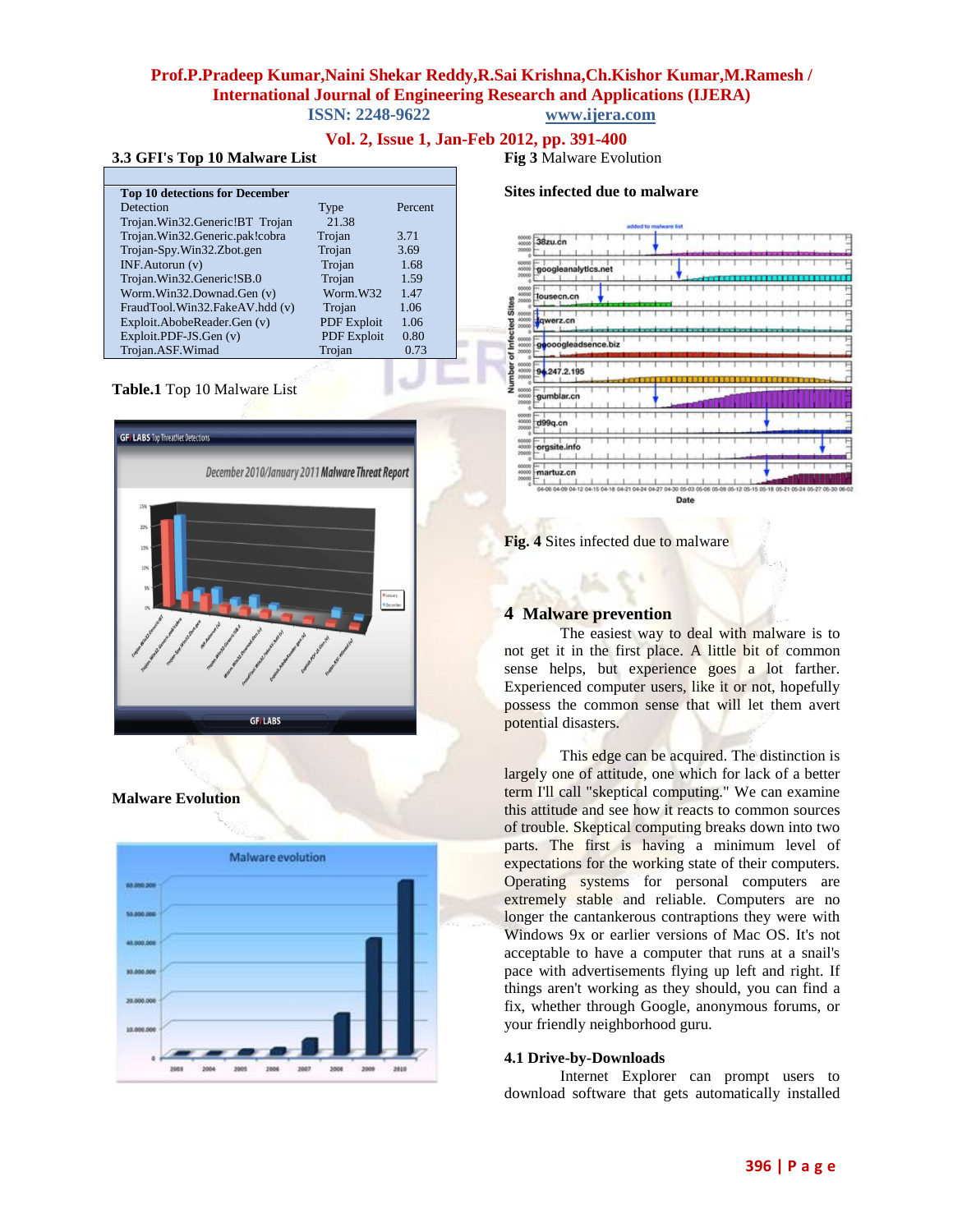### **Vol. 2, Issue 1, Jan-Feb 2012, pp. 391-400**

on computers. The intention is that programs, such as Flash, that certain web pages depend on for viewing, can be seamlessly loaded so the user's browsing experience isn't interrupted. However, many malware developers take advantage of this process to foist their wares on unsuspecting users. Let's look at two examples, one legitimate and one malicious:



It's important to separate the generic form filler from the content provided by the program in each case. The item on the left identifies itself as "Windows Update," the other "IE Plugin - Once you agree to the License Terms and Privacy Policy- click YES to CONTINUE." The program on the right is imploring you to click yes, not Internet Explorer. It also doesn't really tell you what the program is. Disregarding the second half of its name, it just identifies itself as "IE Plugin." It's not clear where it came from or what it would do if you installed it. This is one major tip-off. Both products identify their supposed (remember, be skeptical) publisher. The one on the left is from "Microsoft Windows Publisher," the right from "CLICK YES TO CONTINUE." What would a

program gain from obscuring its origin, especially by inserting a message in its place that suggests that clicking yes is your only option?

The last unique piece of information is the group that verified the publisher's identity. This bit doesn't tell you very much in either case. Both sound legitimate. However, weighing what else we know, it's safe to say that the program on the right is bad news. The program on the left looks trustworthy. While our deductions were accurate in both cases, you should also consider what you were doing when you received the prompt. The left prompt appeared while browsing Windows Update, the right prompt showed up on a warez site. It's quite reasonable to expect that OS updates would require something to be installed. When you're looking at something seamy or of questionable legality, you should be on the lookout for possible malware. It should be noted that drive-by download prompts have changed in Windows XP SP2. The new design stops controls when new dialogs pop up and forces you to think more about what you're about to download. Let's look at what happens when Flash wants to install itself.

| Macromedia - Flash Player - Microsoft internet Explorer                                                                        |                       |                                     |
|--------------------------------------------------------------------------------------------------------------------------------|-----------------------|-------------------------------------|
| File Edit View Farontes Tools Help                                                                                             |                       |                                     |
| GBox · O 因前者 女Favories 色 〇 品                                                                                                   |                       |                                     |
| 400/1599 (@) http://www.macromedia.com/shockwave/download/triggerpages_nmcom/flash.html                                        |                       |                                     |
| This site might require the following ActiveX control "Hacromedia Rash Player 7 from "Hacromedia, Inc.", Click here to install |                       |                                     |
| macromedia                                                                                                                     | Welcome Guest Sign In | <b>Help</b><br><b>International</b> |
| Harve   Products   Shawcase   Suggest   Developers   Salutione   Davelopeds   Campery   Store                                  |                       | Swarch                              |
|                                                                                                                                |                       |                                     |
| Home / Doveloads / Flash Player /                                                                                              |                       |                                     |
| Macromedia Flash Player                                                                                                        | ß                     | Free Web                            |
| Clok here to install the following ActiveX control. Tilsonomedia Rash Player 7 from Tilsonomedia, Inc                          |                       | Conferencing                        |
|                                                                                                                                |                       | Try Breeze free                     |
|                                                                                                                                |                       | for 15 days.                        |
|                                                                                                                                |                       |                                     |
|                                                                                                                                |                       | Sign up now                         |
|                                                                                                                                |                       |                                     |
|                                                                                                                                |                       |                                     |
|                                                                                                                                |                       | Flash Player Rome                   |
|                                                                                                                                |                       | At a Glance                         |
| Important Message: You may need to click the gold bar at<br>the top of the browser window to allow the install.                | Did you know?         | <b>Flash Player Statistics</b>      |

Unlike in prior versions of Windows, a dialog box is not the first thing to appear. Instead, a brief message appears in the toolbar, similar to IE's built-in pop-up blocker. It informs you that the page wants to install an ActiveX Control. The information, program name, and publisher are exactly the same.

When you click on the message, you can either allow the installation, or seek further help ("What's the Risk?"). The help is a generic section of IE's help page informing you of the risks associated with installing ActiveX controls. If you choose to install, you then see a dialog similar to the one we looked at before: can tell it to always deny the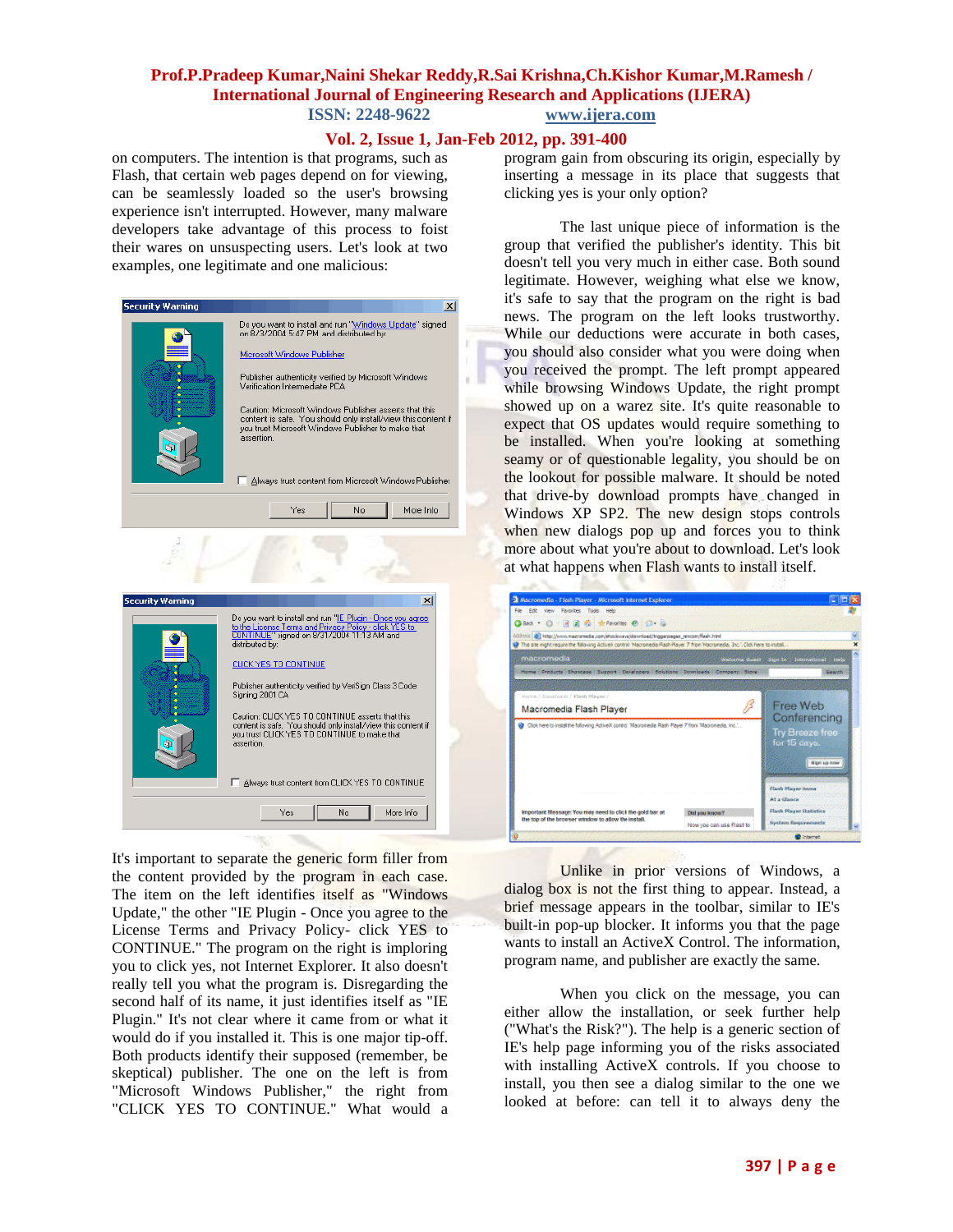### **Vol. 2, Issue 1, Jan-Feb 2012, pp. 391-400**

installation of controls from any given publisher. Definitely useful for users who frequently get asked to install particular pieces of malware, or just those who have a vendetta against Flash.



#### **4.2 Bundlers**

Much malware, especially adware, comes bundled with other programs. P2P software is a common source of bundled adware. The following message comes up while installing iMesh:

| Mesh & Partners privacy statements & software user agreements<br>$\times$                                                                                                                                                                                                                                                                                                                                                                                  |                                                                                              |  |
|------------------------------------------------------------------------------------------------------------------------------------------------------------------------------------------------------------------------------------------------------------------------------------------------------------------------------------------------------------------------------------------------------------------------------------------------------------|----------------------------------------------------------------------------------------------|--|
| iMesh for FREE!<br>This FREE version of iMesh is supported by and includes software<br>from the following leading partners:                                                                                                                                                                                                                                                                                                                                |                                                                                              |  |
| Add the Web's five leading<br><b>Search</b><br>search engines to your<br>browser!                                                                                                                                                                                                                                                                                                                                                                          | Your Opinions, shaping<br>Refevent<br>the future of the Internet!<br>Knowledge               |  |
| Enable your browser to<br><b>News</b><br>see new domain names<br>Domain << E! Names<br>(.mp3, .family)                                                                                                                                                                                                                                                                                                                                                     | GAIN ads and messages are<br>selected for display based on<br>GAIN.<br>how you surf the Web. |  |
| Please read the following privacy statements and idense agreements.<br>We can provide you this version of iMesh for free because it is supported by the GAIN.<br>Network. BAIN ads and messages are selected for display based on how you auf the<br>Web. They include the GAN name and/or logo, zo you'll know they're delivered by<br>I have read and agree to the terms of the above software agreements, and agree to<br>instal the above applicatons. |                                                                                              |  |
|                                                                                                                                                                                                                                                                                                                                                                                                                                                            | Cancel<br>c Back<br>Next >                                                                   |  |

You can't say the program isn't honest. It lets you know it's ad-supported, which pieces of adware get installed, and what you agree to in the process. Messages about required programs for displaying ads should set off warning sirens in your head. That information alone should be enough to make you stop installation.

### **4.3 Basic protection approches to malware**

Organization/users can formulate their anti malware stategy depending upon the type and complexity of malware attackas that they are exposed to,and the level of risk associated with such attacks.different organizations use different tools and approches to counter malware attacks.selection of such tools and approches is often based on their funtionality suitability and cost.the basic –malware approches that are traditionaly used on their nature of their action .

They are

1. Reactive approach

2. Proactive approach

#### **Reactive approach :**

Reactive approch is an incident response process.inthis method once a problem is encountered ,the investigation of the problem, anlysis and finding remedy,and documenting the resolutions for future remedial are done,mostly in the sameorder.

The existing anti-malware tools available ,idetify the malware by scanning the computer executable files and check if any known malware have sneaked into the system.this is done by detecting programs that are making changes to operating system registry.here the anti-malware tools and products chase the malware by identifyi ng them after they have entered the system and the system shows some symtoms of being some infected ,depending on their behavior and instances. When dealing with reactive appraoch of your system , which is being infected corporates have three alternmatives for dealing with malware.they are:

1. Running malware removal tool to detect and repair malware.

2. If anti –malware tools fails,malware can be removed manually by the administration or by formatting the ssystem.3.use anti-malware tool to present them from entering the system

As presentive measures companies include disaster recovery plans ,reinstalling Operating system ,system formating and moving to alternative as their reactive approaches.all these methods neeed to be in place ,so that can function as and when they are needed.as with any reactive approches these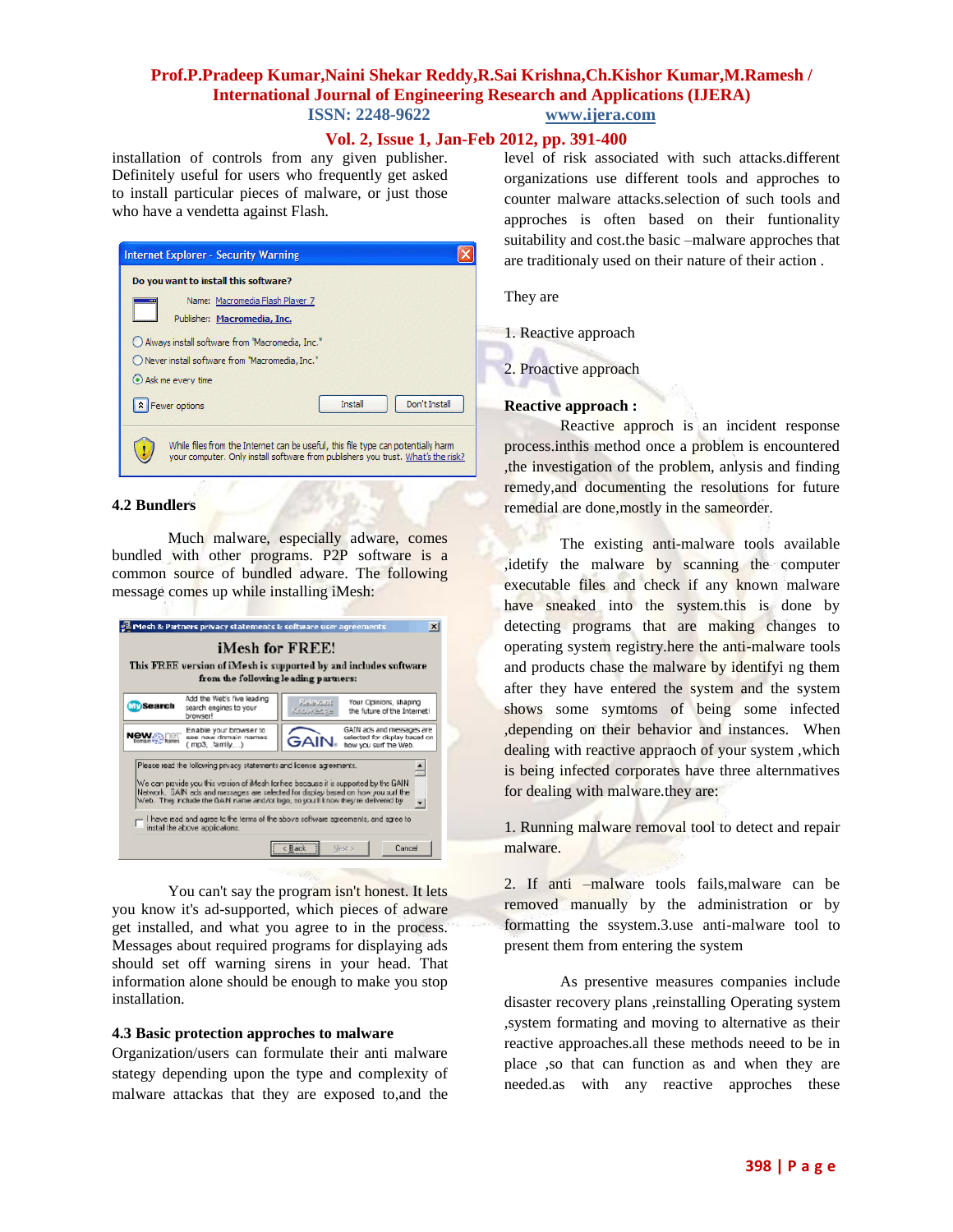# **Vol. 2, Issue 1, Jan-Feb 2012, pp. 391-400**

techniques are time-consuming , error prone and costly.

## *What to do if system is infected with malware using reactive approach?*

**1.** Make sure the firewall in place iis working .get positive control over inbound outbound traffic on the systems and on the network.

2. Address the most likely suspects first ,clean the most comman malwaretheats and then check for unknown theats.

3. Isolate the infected system .get is off the network and the internet.stop the infection from spreading to other outbreak system on the network during the cleaning process.

4. Research outbrech control and cleanup techniques.

5. Download the latest virus definiations from antivirus software vendors.

6. Ensure that anti-virus systems are configured to scan all filles.

7. Run a full system scan.

8. Restore missing or corrept data.

9. Remove or clean infected files.

10. Confirm that the computer systems are free of malware.

11. Reconnect the cleaned computer systems to the network.

### **Proactive approach:**

Expreances state that proactive approach has its own advantage over reactive approach. As new technologies emerge,malware writers are adoptong high –level programing lagvages ,new technologies and methods of attacks with varied features and payloads.in reactive appraoch a malware can be identifying only if they are in existence, i.e at least executed once.wheres in a proactive approchs a malware can be identified as new ,as they are and they can be quarantied or deleted even they get executed.

Proactive approches include various techniques that can enable the user to indetify the malware when they attempt to invade tha system. Unfortunately getting infected with malware is useually much easier than getting rid of it, and once you get malware on your computer it tends to multiply.

*What to do if system is infected with malware using proactive approach:*

1. Apply the latest firm ware to hardware systems and routers as recommended by venders.

2. Apply the latest security patches to server applications and other applications.

3. Subscribe to security –related email lists from venders and patechs when recommended

4. Ensure that all microsoft computer system are running anti-virus software.

5. Ensure that automated processes are running to regularity update the virus difunitions.

6. Maintain a database that keeps tracks of what patchs have been applied.

7. Review security logs.

8. Enable perimeter or host based firewalls.

9. Use avulnerbility scanners such as the microsoft baseline security anlysis that helps to detect common security misconfiguration and missing security updates on your compter systems.

10. Use least privileged user accounts (lua).if flow priviliged processes are compresed ,they will do less damage than high –priviliged process.

#### **Conclusion**

Peer-to-peer (P2P) networks continue to be popular means of trading content. However, very little protection is in place to make sure that the files exchanged in these networks are not malicious, making them an ideal medium for spreading malware.

Malware is highly pervasive in P2P file-sharing systems and is difficult to detect automatically before actually downloading a file due to the insufficient and biased description of a file return to a client as a query result.To alleviate this problem we provide preventive measures for malware. And also we provide two basic approaches reactive and proactive for prevention of malware.